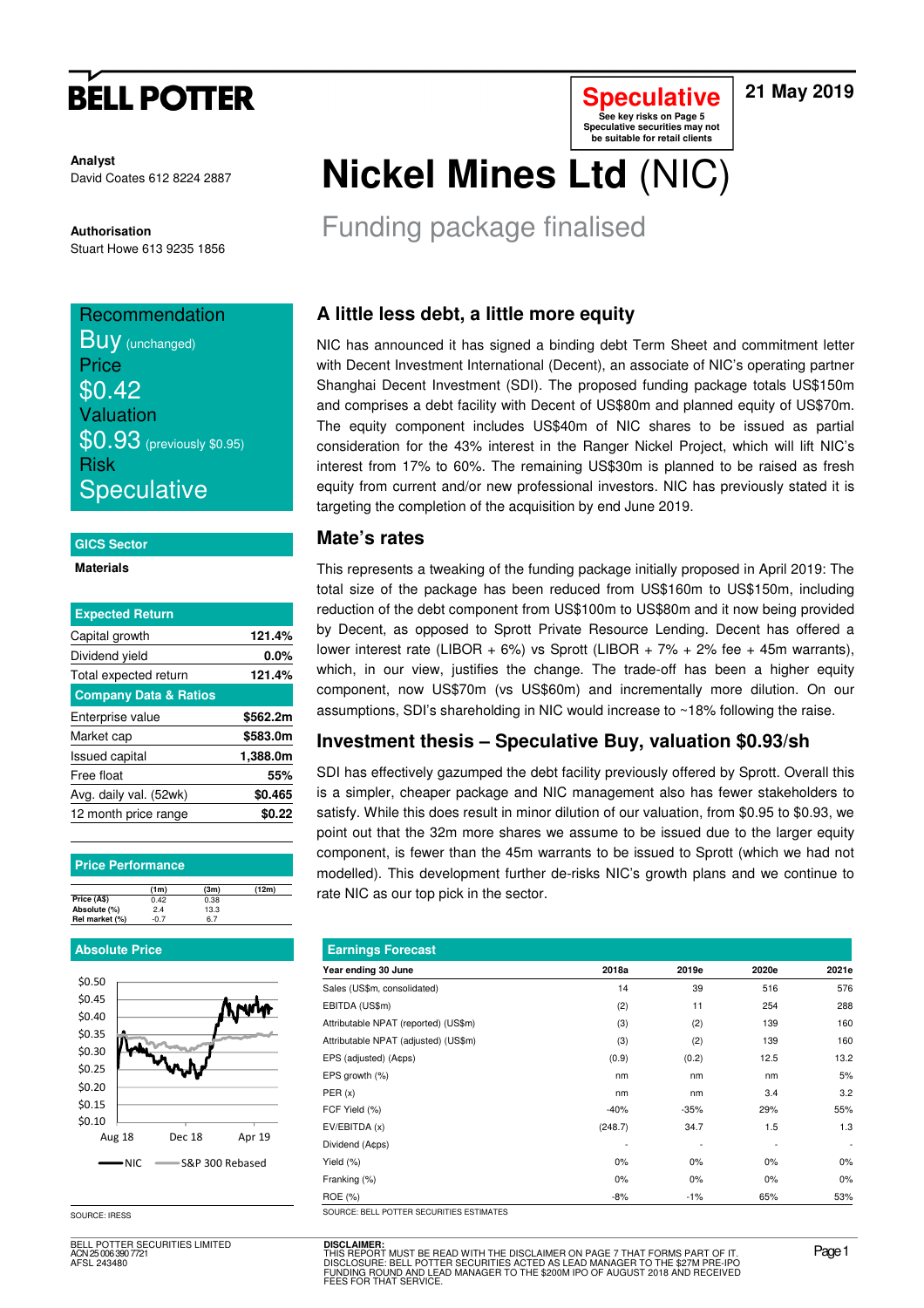# **Funding package finalised**

## **Changes to our forecasts**

In reflecting the updated funding proposal, we make the following changes to our modelled assumptions:

- Lower our debt drawdown from US\$100m to US\$80m with a commensurate adjustment to our principal repayment schedule (instalments reduced from US\$6.7m per quarter to US\$5.3m per quarter, over 15 quarters commencing in November 2020);
- Lower our assumed interest rate from 9.5% to 8.5%; and
- Increased our equity component from US\$60m to US\$70m, resulting in an additional 2% dilution on our assumptions of a \$0.43/sh raising price and AUD:USD exchange rate of 0.72.

| Table 1 - Changes to our FY forecasts |                 |               |                          |               |               |               |               |               |               |
|---------------------------------------|-----------------|---------------|--------------------------|---------------|---------------|---------------|---------------|---------------|---------------|
|                                       | <b>Previous</b> |               |                          | <b>New</b>    |               |               | Change        |               |               |
| Year end 30 June                      | <b>Jun-19</b>   | <b>Jun-20</b> | <b>Jun-21</b>            | <b>Jun-19</b> | <b>Jun-20</b> | <b>Jun-21</b> | <b>Jun-19</b> | <b>Jun-20</b> | <b>Jun-21</b> |
| Prices & currency                     |                 |               |                          |               |               |               |               |               |               |
| Nickel price (US\$/lb)                | 5.83            | 7.15          | 7.45                     | 5.83          | 7.15          | 7.45          | 0%            | 0%            | 0%            |
| Nickel price (US\$/t)                 | 12,859          | 15,763        | 16,424                   | 12,859        | 15,763        | 16,424        | 0%            | 0%            | 0%            |
| <b>US\$/A\$</b>                       | 0.72            | 0.74          | 0.75                     | 0.72          | 0.74          | 0.75          | $0\%$         | $0\%$         | 0%            |
| <b>Production &amp; costs</b>         |                 |               |                          |               |               |               |               |               |               |
| Ore mined (Mt)                        | 668,624         | 1,460,242     | 1,564,545                | 668,624       | 1,460,242     | 1,564,545     | $0\%$         | $0\%$         | 0%            |
| Nickel in ore                         | 8,044           | 16,559        | 17,742                   | 8,044         | 16,559        | 17,742        | $0\%$         | $0\%$         | 0%            |
| Nickel in ore (attributable)          | 6,435           | 11,591        | 11,177                   | 6,435         | 11,591        | 11,177        | 0%            | 0%            | 0%            |
| RKEF NPI production                   | 33,372          | 280,000       | 300,000                  | 33,372        | 280,000       | 300,000       | $0\%$         | $0\%$         | 0%            |
| Contained nickel                      | 3,840           | 30,800        | 33,000                   | 3,840         | 30,800        | 33,000        | 0%            | $0\%$         | 0%            |
| Contained nickel (attributable)       | 1,478           | 18,480        | 19,800                   | 1,478         | 18,480        | 19,800        | 0%            | 0%            | 0%            |
| Cash costs (US\$/t Ni)                | ٠               | 7,805         | 7,974                    | $\sim$        | 7,805         | 7,974         | na            | $0\%$         | 0%            |
| AISC (US\$/t Ni)                      | ÷,              | 7,856         | 8,023                    |               | 7,856         | 8,023         | na            | $0\%$         | 0%            |
| Earnings                              |                 |               |                          |               |               |               |               |               |               |
| Revenue (attributable, US\$m)         | 35              | 314           | 347                      | 35            | 314           | 347           | $0\%$         | $0\%$         | 0%            |
| EBITDA (attributable, US\$m)          | 10              | 153           | 173                      | $10$          | 153           | 173           | 0%            | 0%            | 0%            |
| NPAT (reported, attributable, US\$m)  | (1)             | 137           | 157                      | (2)           | 139           | 160           | na            | 2%            | 2%            |
| EPS (reported) (Acps)                 | (0)             | 12            | 13                       | (0)           | 13            | 13            | na            | 1%            | $-1%$         |
| PER(x)                                | (259.9)         | 3.4           | 3.2                      | (186.6)       | 3.4           | 3.2           | 73.3          | (0.0)         | 0.0           |
| EPS growth (%)                        | nm              | nm            | 1%                       | nm            | nm            | 5%            | nm            | nm            | 4%            |
| DPS (Acps)                            |                 | $\sim$        | $\overline{\phantom{a}}$ |               |               |               | na            | na            | na            |
| Yield                                 | $0\%$           | 0%            | 0%                       | $0\%$         | 0%            | 0%            | $0\%$         | $0\%$         | 0%            |
| NPV (A\$/sh)                          | 0.81            | 0.95          | 1.20                     | 0.80          | 0.93          | 1.19          | $-2%$         | $-2%$         | $-1%$         |
| Price Target (A\$/sh)                 |                 | 0.95          |                          |               | 0.93          |               |               | $-2%$         |               |

The resulting changes to our forecasts and valuation are summarised in the table below:

SOURCE: COMPANY DATA AND BELL POTTER SECURITIES ESTIMATES

Revenues and EBITDA are unchanged, but the lower interest charges result in a 2% increase to NPAT over the forecast period. With the additional equity EPS are diluted, up 1% in FY20 (before repayments commence) and down 1% in FY21 (after repayments commence).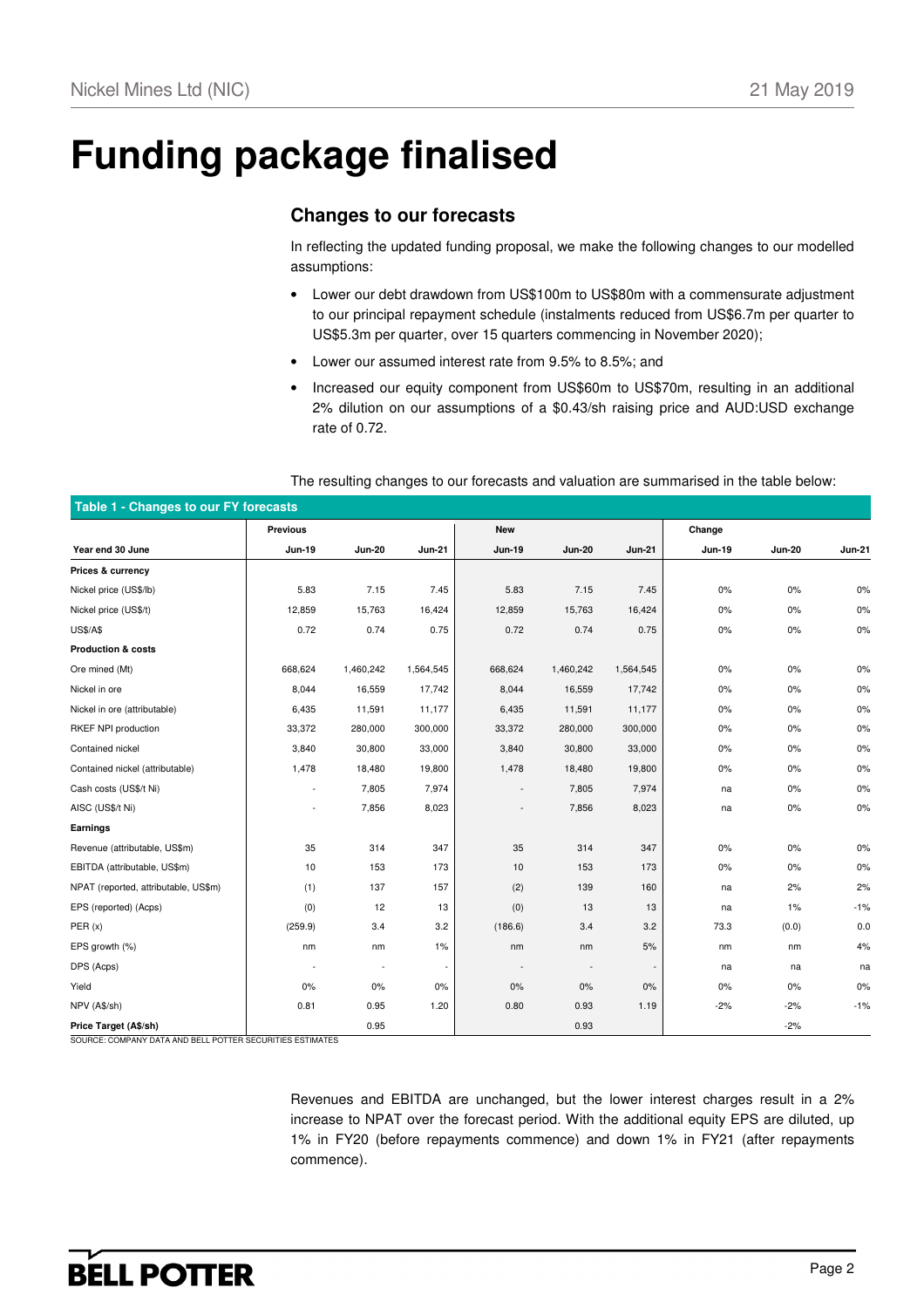Our NPV-based, 12-month forward valuation is lowered by 2%, from \$0.95/sh to \$0.93/sh, courtesy of our Project NPV being essentially unchanged, while being incrementally diluted due to the increased share issuance.

We point out that we had previously modelled the 45m Sprott warrants with a \$0.50/sh exercise price. These were effectively out of the money and not diluted in our previous valuation. However, with a 5 year term, it is highly likely they would have been exercised at some point, with the dilutive impact dependent upon the VWAP defined exercise price.

## **Upcoming catalysts**

Upcoming catalysts for NIC include:

- Further updates on the progress of construction and commissioning of the Hengjaya and Ranger RKEF lines, likely reporting first production from the Ranger lines in May 2019 and the Hengjaya Lines reaching 100% of nameplate in the June quarter 2019;
- Updates on securing the funding to acquire the remaining optioned interests in the Hengjaya and Ranger RKEF lines;
- The June quarter production and cost report in July 2019; and
- The targeted ramp-up to 80% of nameplate production for both the Ranger lines around August 2019.



### **NIC vs the ASX Metals and Mining Index**

SOURCE: IRESS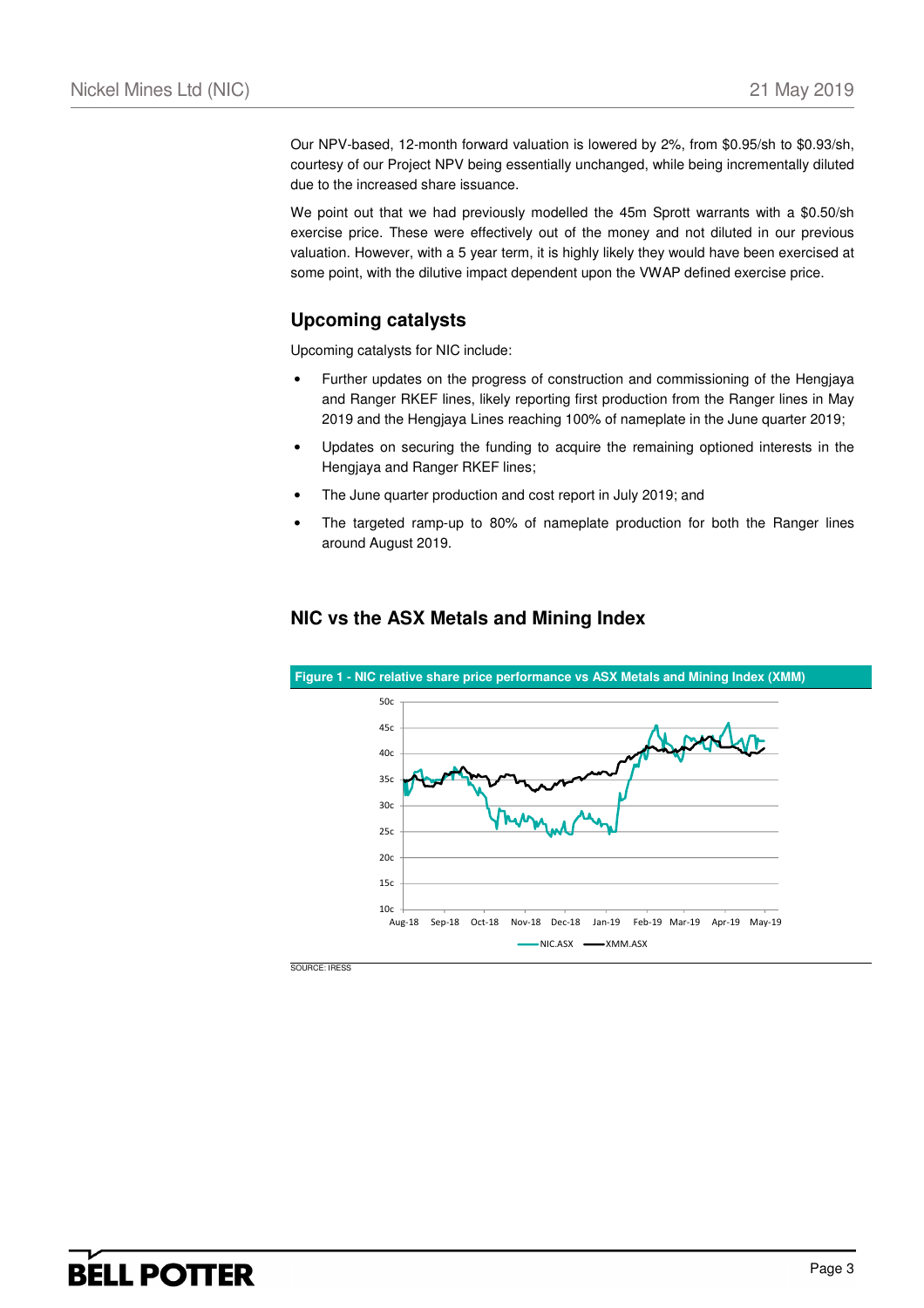# **Nickel Mines Limited (NIC)**

## **Company description: high grade, steady state producer**

Nickel Mines Limited ('Nickel Mines' or 'NIC') is a newly listed ASX company, formed in 2007. Its operations are focused in Central Sulawesi, Indonesia, where it holds a 60% interest two Rotary Kiln Electric Furnace (RKEF) lines (the Hengjaya lines) and a 17% interest in a further two RKEF lines (the Ranger lines) with Shanghai Decent Investments (SDI) a subsidiary of Tsingshan Group, the world's largest stainless steel producer. The RKEF lines are located in an existing, fully integrated stainless steel production facility, the Indonesian Morowali Industrial Park (IMIP), in Central Sulawesi, Indonesia. First production from the Hengjaya Lines was achieved on 31 January 2019 and these are on track to reach nameplate production of 16ktpa nickel in NPI (100% basis) during the June quarter 2019. The Ranger Lines are planned to commence production during the June quarter 2019.

NIC also holds an 80% interest in Hengjaya Mine ('HM'), a high-grade, long-life nickel laterite deposit, also in Central Sulawesi in close proximity to the IMIP. The balance of the asset is owned by NIC's local Indonesian partner. The HM produces Direct Shipping Ore (DSO), the bulk of which is sold into the IMIP facility for the production of Nickel Pig Iron (NPI), a key input into stainless steel production.

## **Investment thesis – Speculative Buy, valuation \$0.93/sh**

SDI has effectively gazumped the debt facility previously offered by Sprott. Overall this is a simpler, cheaper package and NIC management also has fewer stakeholders to satisfy. While this does result in minor dilution of our valuation, from \$0.95 to \$0.93, we point out that the 32m more shares we assume to be issued due to the larger equity component, is fewer than the 45m warrants to be issued to Sprott (which we had not modelled). This development further de-risks NIC's growth plans and we continue to rate NIC as our top pick in the sector.

## **Valuation: \$0.93/sh**

Our 12-month forward NIC valuation incorporates DCF models of its attributable interests in the Hengjaya laterite nickel ore mine (HM), a 60% interest in the two Hengjaya Nickel RKEF lines and a 60% interest in the two Ranger Nickel RKEF lines. This includes assumptions around funding of the increased interest via the proposed US\$150m package of US\$80m debt and US\$70m of new equity, with US\$40m of this accepted by SDI in consideration for NIC's acquisition of a further 43% in the Ranger Nickel project.

We have constructed a discounted cash flow (DCF) model for NIC's attributable interest in these RKEF lines that are under construction at Tsingshan's IMIP facility and a DCF calculation for NIC's current 80% interest (declining to 49% from FY2023) in the Hengjaya laterite nickel ore mine. We also include a notional value for exploration and development projects, an estimate of corporate overhead costs and NIC's last reported net debt position. Our valuation is calculated on a fully diluted basis. Following the latest update, our valuation stands at \$0.93/sh.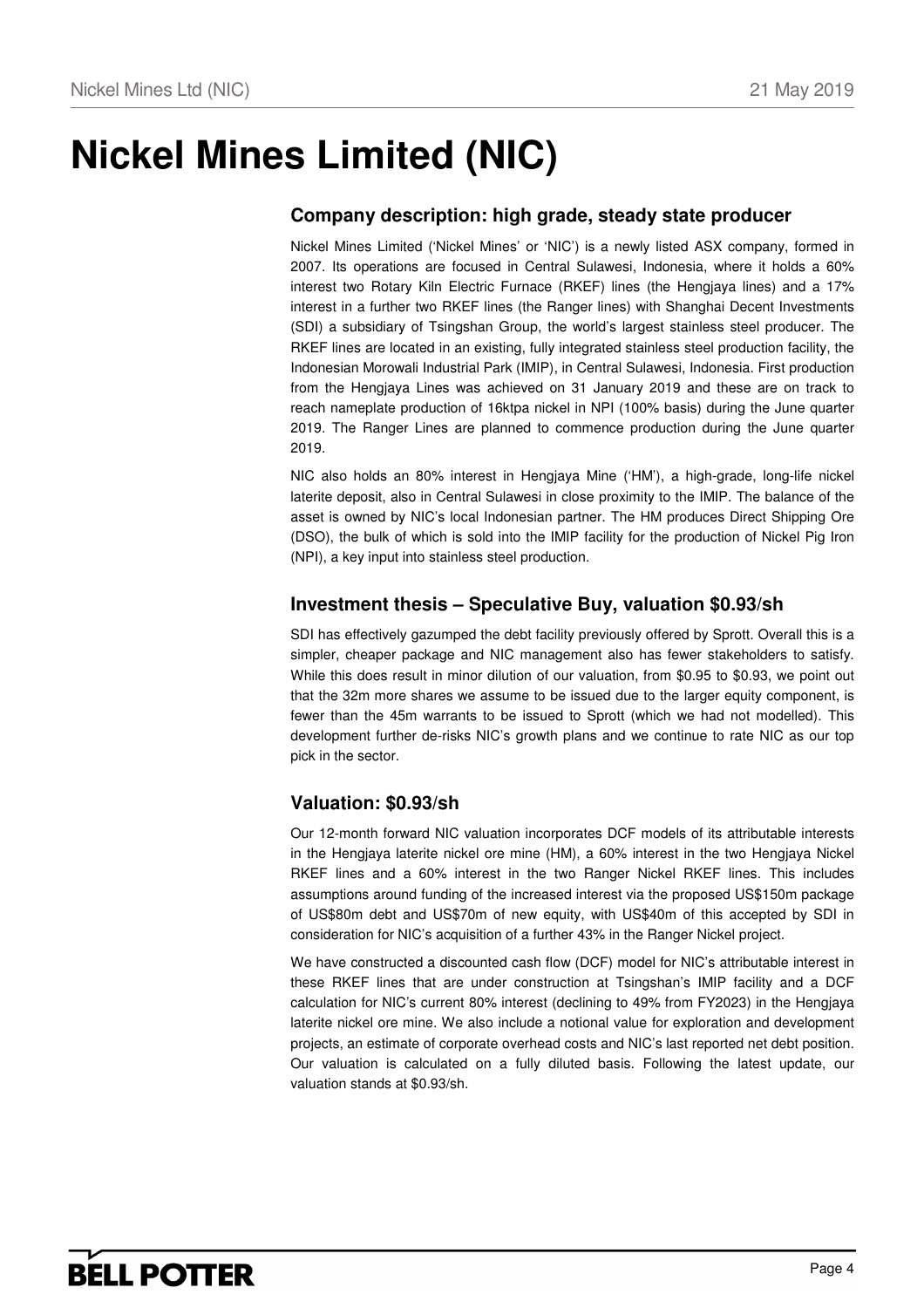#### **Risks**

Key risks to our investment case include (but are not limited to):

- **Funding and capital management risks:** Funding and capital management risks can include access to debt and equity finance, maintaining covenants on debt finance, managing dividend payments and managing debt repayments. Exploration and development companies with no sales revenues are reliant on access to equity markets and debt financing to fund the advancement and development of their projects.
- **Operating and development risks:** Mining companies' assets are subject to risks associated with their operation and development. Risks for each company can be heightened depending on method of operation (e.g. underground versus open pit mining) or whether it is a single mine company. Development of mining assets may be subject to receiving permits, approvals timelines or weather events, causing delays to commissioning and commercial production.
- **Operating and capital cost fluctuations:** The cost and availability of exploration, development and mining inputs can fluctuate widely and cause significant differences between planned and actual operating and capital costs. Key operating costs are linked to energy and labour costs as well as access to, and availability of, technical skills, operating equipment and consumables.
- **Commodity price and exchange rate fluctuations:** The future earnings and valuations of exploration, development and producing Resources companies are subject to fluctuations in underlying commodity prices and foreign currency exchange rates.
- **Resource growth and mine life extensions:** The viability of future operations and the earnings forecasts and valuations reliant upon them may depend upon resource and reserve growth to extend mine lives, which is in turn dependent upon exploration success, of which there are no guarantees.
- **Regulatory changes risks:** Changes to the regulation of infrastructure and taxation (among other things) can impact the earnings and valuation of mining companies. NIC's assets are located in Sulawesi, Indonesia, which has in the past implemented regulatory changes related to mining project ownership, fiscal terms and mineral export requirements.
- **Sovereign risks:** Mining companies' assets are subject to the sovereign risks of the jurisdiction within which they are operating. NIC's assets are in Indonesia, a G20 country with one of the largest economies in SE Asia. Its sovereign debt is rated investment grade by the major ratings agencies.
- **Corporate/M&A risks:** Risks associated with M&A activity including differences between the entity's and the market's perception of value associated with completed transactions. NIC is the junior partner co-investing in production assets with a large, privately owned Chinese company. The strength and cohesiveness of this relationship over the long term has the potential to both add and reduce value to the partnership. One of the key mitigating factors in this respect has been the investment of a combined US\$50m by SDI and Wanlu Investments (US\$26m and US\$24m respectively) into NIC equity.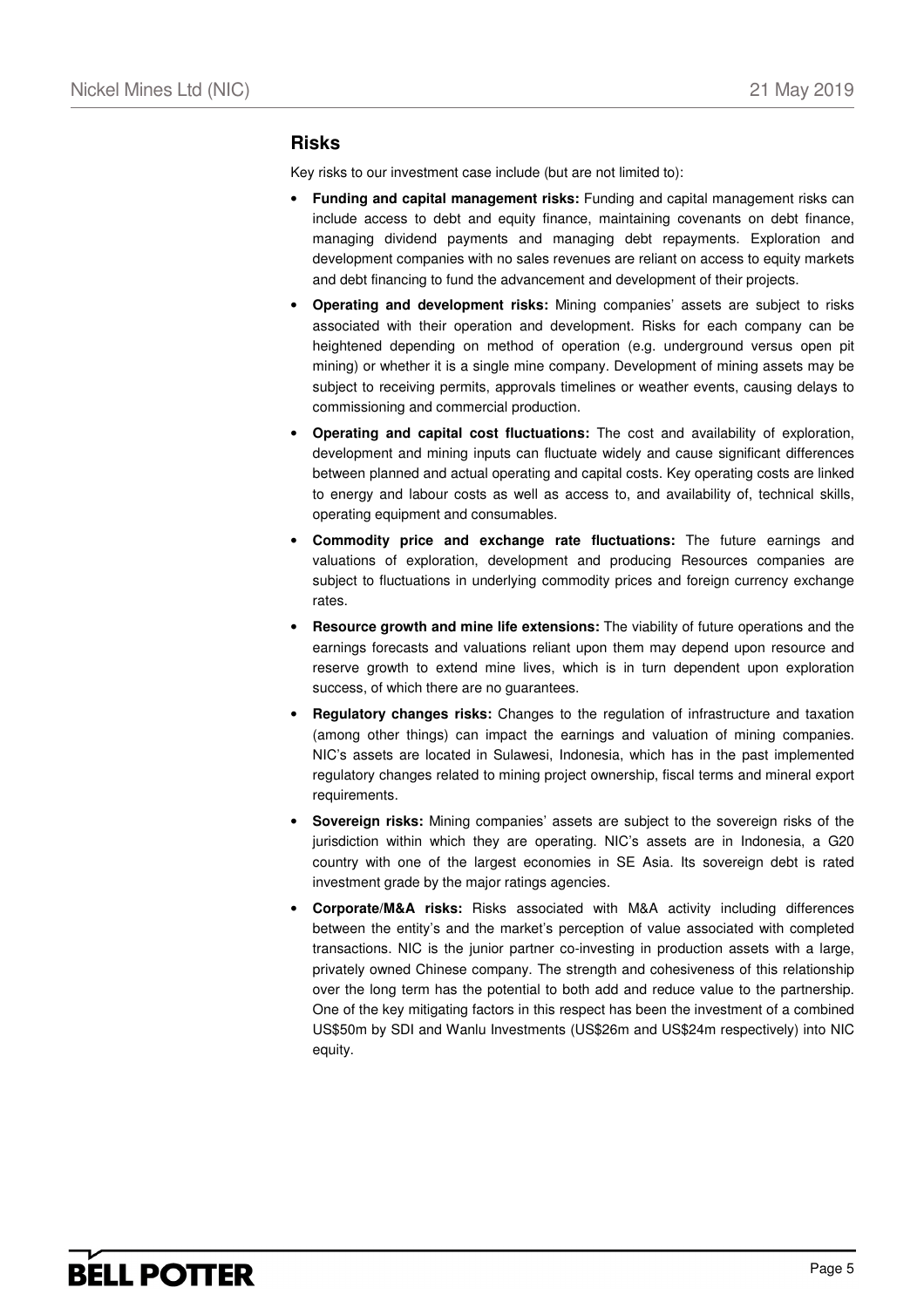## **Nickel Mines Ltd** as at 21 May 2019

### nickel Mines Library (1988). The Company of the United States of the United States of the United States of the<br>The Company of the United States of the United States of the United States of the United States of the United Recommendation Buy, Speculative Price \$0.42<br>Valuation \$0.93 Valuation

#### **Table 2 - Financial summary**

| <b>PROFIT AND LOSS</b>                            |                |        |        |                  |                  |                | <b>FINANCIAL RATIOS</b>                     |                           |              |               |               |                |                |
|---------------------------------------------------|----------------|--------|--------|------------------|------------------|----------------|---------------------------------------------|---------------------------|--------------|---------------|---------------|----------------|----------------|
| Year ending 30 June<br>.                          | Unit           | 2017a  | 2018a  | 2019e            | 2020e            | 2021e          | Year ending 30 June<br>.                    | Unit                      | 2017a        | 2018a         | 2019e         | 2020e          | 2021e          |
| Revenue                                           | US\$m          | 8.6    | 13.6   | 39.1             | 516.3            | 575.6          | <b>VALUATION</b>                            |                           |              |               |               |                |                |
| Expense                                           | US\$m          | (11.9) | (15.1) | (27.9)           | (262.7)          | (287.8)        | Attributable NPAT                           | US\$m                     | (3.8)        | (3.3)         | (1.8)         | 138.9          | 159.6          |
| <b>EBITDA</b>                                     | US\$m          | (3.3)  | (1.6)  | 11.1             | 253.7            | 287.8          | Attributable NPAT                           | A\$m                      | (5.1)        | (4.4)         | (2.5)         | 187.7          | 212.8          |
| Depreciation                                      | US\$m          | (0.1)  | (0.1)  | (1.7)            | (14.9)           | (15.9)         | <b>Reported EPS</b>                         | Ac/sh                     | (1.6)        | (0.9)         | (0.2)         | 12.5           | 13.2           |
| EBIT                                              | US\$m          | (3.4)  | (1.6)  | 9.4              | 238.8            | 271.9          | <b>Adjusted EPS</b>                         | Ac/sh                     | (1.6)        | (0.9)         | (0.2)         | 12.5           | 13.2           |
| Net interest expense                              | US\$m          | (0.5)  | (0.7)  | 0.0              | (2.8)            | (1.0)          | EPS growth                                  | $\%$                      | nm           | nm            | nm            | nm             | 5%             |
| Unrealised gains (Impairments)                    | US\$m          |        |        |                  |                  |                | PER                                         | $\boldsymbol{\mathsf{x}}$ | nm           | nm            | nm            | 3.4x           | 3.2x           |
|                                                   |                |        |        |                  |                  |                | <b>DPS</b>                                  |                           |              |               |               |                |                |
| Other                                             | US\$m          |        |        | (10.8)           |                  |                |                                             | Ac/sh                     |              |               |               |                |                |
| PBT                                               | US\$m          | (3.9)  | (2.3)  | (1.4)            | 236.0            | 270.9          | Franking                                    | $\%$                      | 0%           | 0%            | 0%            | 0%             | 0%             |
| Tax expense                                       | US\$m          | 0.2    | (0.7)  |                  | (3.2)            | (3.5)          | Yield                                       | $\%$                      | 0%           | 0%            | 0%            | 0%             | 0%             |
| Consolidated profit (loss) for the year           | US\$m          | (3.7)  | (2.9)  | (1.4)            | 232.9            | 267.4          | FCF/share                                   | Ac/sh                     | (0.0)        | (16.9)        | (14.5)        | 12.4           | 23.2           |
| Non-Controlling Interest                          | US\$m          | 0.1    | 0.4    | (0.4)            | (94.0)           | (107.7)        | FCF yield                                   | $\%$                      | 0%           | $-40%$        | $-35%$        | 29%            | 55%            |
| Attributable NPAT (reported)                      | US\$m          | (3.8)  | (3.3)  | (1.8)            | 138.9            | 159.6          | P/FCFPS                                     | $\boldsymbol{\mathsf{x}}$ | $-3766.0x$   | $-2.5x$       | $-2.9x$       | 3.4x           | 1.8x           |
| NPAT (underlying)                                 | US\$m          | (3.8)  | (3.3)  | (1.8)            | 138.9            | 159.6          | EV/EBITDA                                   | $\mathbf{x}$              | $-116.4x$    | $-248.7x$     | 34.7x         | 1.5x           | 1.3x           |
|                                                   |                |        |        |                  |                  |                | EBITDA margin                               | %                         | nm           | nm            | 29%           | 49%            | 50%            |
| <b>CASH FLOW</b>                                  |                |        |        |                  |                  |                | EBIT margin                                 | $\frac{9}{6}$             | nm           | nm            | 24%           | 46%            | 47%            |
| Year ending 30 June                               | Unit           | 2017a  | 2018a  | 2019e            | 2020e            | 2021e          | Return on assets                            | $\%$                      | $-27%$       | $-5%$         | $-1%$         | 53%            | 41%            |
| <b>OPERATING CASHFLOW</b>                         |                |        |        |                  |                  |                | Return on equity                            | %                         | 2029%        | $-8%$         | $-1%$         | 65%            | 53%            |
| Receipts                                          | US\$m          | 9.1    | 13.5   | 35.6             | 468.6            | 569.7          | <b>LIQUIDITY &amp; LEVERAGE</b>             |                           |              |               |               |                |                |
| Payments                                          | US\$m          | (8.8)  | (21.5) | (23.8)           | (204.0)          | (281.5)        | Net debt (cash)                             | \$m                       |              |               | (92)          | (138)          | (315)          |
| Tax                                               | US\$m          |        |        |                  |                  | (3.2)          | ND / E                                      | $\%$                      | 0%           | 0%            | $-32%$        | $-32%$         | $-54%$         |
| Net interest                                      | US\$m          | 0.0    | 0.1    | 0.0              | (2.8)            | (1.0)          | $ND / (ND + E)$                             | $\%$                      | 0%           | 0%            | $-47%$        | $-48%$         | $-116%$        |
| Other                                             | US\$m          | (0.2)  | (0.3)  |                  |                  |                | EBITDA / Interest                           | X                         | $-6.1x$      | $-2.4x$       | nm            | 90.6x          | 284.4x         |
| Operating cash flow                               | US\$m          | 0.1    | (8.2)  | 11.8             | 261.8            | 284.0          |                                             |                           |              |               |               |                |                |
| <b>INVESTING CASHFLOW</b>                         |                |        |        |                  |                  |                | <b>ATTRIBUTABLE DATA - NICKEL MINES LTD</b> |                           |              |               |               |                |                |
| Property, plant and equipment<br>Mine development | US\$m<br>US\$m | (0.1)  | (0.7)  | (118.3)<br>(7.6) | (121.8)<br>(2.5) | (2.5)<br>(0.4) | Year ending 30 June<br>Revenues             | Unit<br>US\$m             | 2017a<br>6.9 | 2018a<br>10.8 | 2019e<br>35.3 | 2020e<br>313.8 | 2021e<br>346.7 |
| Exploration & evaluation                          | US\$m          |        |        | (0.2)            | (0.4)            | (0.4)          | <b>EBITDA</b>                               | US\$m                     | (2.7)        | (1.2)         | 10.4          | 153.0          | 172.5          |
| Other                                             | US\$m          |        | (50.0) |                  |                  |                | <b>NPAT</b>                                 | <b>US\$m</b>              | (3.8)        | (3.3)         | (1.8)         | 138.9          | 159.6          |
| Investing cash flow                               | US\$m          | (0.1)  | (50.7) | (126.1)          | (124.7)          | (3.3)          | Net distributable cash flow                 | US\$m                     | 0.1          | 0.0           | 82.0          | 113.4          | 144.8          |
| Free Cash Flow                                    | US\$m          | (0.0)  | (58.9) | (114.4)          | 137.1            | 280.7          | EV/EBITDA                                   | $\pmb{\times}$            | nm           | nm            | 37.2          | 2.5            | 2.2            |
|                                                   |                |        |        |                  |                  |                | PER                                         | X                         | nm           | nm            | nm            | 3.1            | 2.7            |
| <b>FINANCING CASHFLOW</b>                         |                |        |        |                  |                  |                | P/FCF                                       | $\boldsymbol{\mathsf{x}}$ | nm           | nm            | nm            | 3.8            | 3.0            |
| Share issues/(buy-backs)<br>Debt proceeds         | US\$m<br>US\$m | 0.1    | 73.9   | 216.3            | 80.0             |                | ORE RESERVE AND MINERAL RESOURCE            |                           |              |               |               |                |                |
| Debt repayments                                   | US\$m          |        | (13.2) |                  |                  | (16.0)         | Hengjaya Nickel Mine (HM)                   |                           |              |               | Mdmt          | % Ni           | kt Ni          |
| Distributions to non-controlling interests        | US\$m          |        |        |                  | (91.2)           | (103.8)        | <b>Mineral Resources</b>                    |                           |              |               |               |                |                |
| Dividends                                         | US\$m          |        |        |                  |                  |                | Measured                                    |                           |              |               | 0.700         | 1.80%          | 12,600         |
| Other                                             | US\$m          | Ĭ.     | (1.8)  | (10.8)           |                  |                | Indicated                                   |                           |              |               | 15.000        | 1.90%          | 285,000        |
| <b>Financing cash flow</b>                        | US\$m          | 0.1    | 59.0   | 205.5            | (11.2)           | (119.8)        | Inferred                                    |                           |              |               | 22.000        | 1.80%          | 396,000        |
| Change in cash                                    | US\$m          | 0.1    | 0.0    | 91.1             | 126.0            | 160.9          | Total                                       |                           |              |               | 38.000        | 1.80%          | 678,000        |
|                                                   |                |        |        |                  |                  |                |                                             |                           |              |               |               |                |                |
| <b>BALANCE SHEET</b>                              |                |        |        |                  |                  |                | <b>ASSUMPTIONS - Prices</b>                 |                           |              |               |               |                |                |
| Year ending 30 June                               | Unit           | 2017a  | 2018a  | 2019e            | 2020e            | 2021e          | Year ending 30 June avg                     | Unit                      | 2017a        | 2018a         | 2019e         | 2020e          | 2021e          |
| <b>ASSETS</b>                                     |                |        |        |                  |                  |                |                                             |                           |              |               |               |                |                |
| Cash & short term investments                     | US\$m          | 0.3    | 0.8    | 91.9             | 217.9            | 378.8          | Nickel                                      | <b>US\$/lb</b>            | \$4.60       | \$5.65        | \$5.83        | \$7.15         | \$7.45         |
| Accounts receivable                               | US\$m          | 0.3    | 0.4    | 3.9              | 51.6             | 57.6           | Nickel                                      | <b>US\$/t</b>             | \$10,141     | \$12,456      | \$12,859      | \$15,763       | \$16,424       |
| Property, plant & equipment                       | US\$m          | 26.3   | 76.6   | 193.5            | 302.7            | 291.6          | Currency                                    |                           |              |               |               |                |                |
| Mine development expenditure                      | US\$m          |        |        | 7.3              | 7.7              | 5.9            | AUD:USD                                     |                           | 0.75         | 0.78          | 0.72          | 0.74           | 0.75           |
| Exploration & evaluation                          | US\$m          |        |        | 0.2              | 0.5              | 0.7            |                                             |                           |              |               |               |                |                |
| Other                                             | US\$m          | 1.1    | 1.6    | 1.6              | 1.6              | 1.6            | <b>ASSUMPTIONS - Production &amp; costs</b> |                           |              |               |               |                |                |
| <b>Total assets</b>                               | US\$m          | 27.9   | 79.4   | 298.5            | 582.0            | 736.3          | Year ending 30 June                         | Unit                      | 2017a        | 2018a         | 2019e         | 2020e          | 2021e          |
| <b>LIABILITIES</b>                                |                |        |        |                  |                  |                | Hengjaya Mine                               |                           |              |               |               |                |                |
| Accounts payable                                  | US\$m          | 12.3   | 2.9    | 7.0              | 65.7             | 72.0           | Ore mined                                   | wmt                       | 303,597      | 391,362       | 668,624       | 1,460,242      | 1,564,545      |
| Income tax payable                                | US\$m          | 0.4    | 0.7    |                  | 3.2              | 3.5            | Ore grade                                   | % Ni                      | 2.1%         | 2.1%          | 1.9%          | 1.8%           | 1.8%           |
|                                                   | US\$m          | 13.5   |        | ÷,               | 80.0             | 64.0           |                                             | t Ni                      | 6,254        | 8,062         | 8,044         | 16,559         | 17,742         |
| Borrowings                                        |                |        |        |                  |                  |                | Nickel in ore                               |                           |              |               |               |                |                |
| Other                                             | US\$m          | 0.6    | 0.8    | 1.4              | 1.4              | 1.4            | Nickel in ore (attributable)                | t Ni                      | 5,003        | 6,450         | 6,435         | 11,591         | 11,177         |
| <b>Total liabilities</b>                          | US\$m          | 26.8   | 4.3    | 8.4              | 150.2            | 140.9          | <b>RKEF (IMIP)</b>                          |                           |              |               |               |                |                |
| <b>SHAREHOLDER'S EQUITY</b>                       |                |        |        |                  |                  |                | NPI production                              | t                         |              |               | 33,372        | 280,000        | 300,000        |
| Share capital                                     | US\$m          | 26.2   | 103.1  | 319.4            | 319.4            | 319.4          | Contained nickel                            | t Ni                      |              |               | 3,840         | 30,800         | 33,000         |
| Reserves                                          | US\$m          | (0.6)  | (0.6)  | (0.6)            | (0.6)            | (0.6)          | Contained nickel (attributable)             | t Ni                      |              |               | 1,478         | 18,480         | 19,800         |
| Retained earnings                                 | US\$m          | (26.0) | (29.3) | (31.0)           | 107.8            | 267.4          | Costs                                       |                           |              |               |               |                |                |
| <b>Total equity</b>                               | US\$m          | (0.4)  | 73.2   | 287.8            | 426.6            | 586.3          | Cash costs                                  | US\$/t Ni                 |              |               |               | \$7,805        | \$7,974        |
| Weighted average shares                           | m              | 316.6  | 461.8  | 1,094.2          | 1,497.0          | 1,614.1        | All-in-Sustaining-Costs (AISC)              | US\$/t Ni                 |              |               |               | \$7,856        | \$8,023        |
|                                                   |                |        |        |                  |                  |                |                                             |                           |              |               |               |                |                |
| <b>CAPITAL STRUCTURE</b>                          |                |        |        |                  |                  |                | <b>VALUATION</b>                            |                           |              |               |               |                |                |

| <b>CAPITAL STRUCTUI</b> |  |  |
|-------------------------|--|--|
|                         |  |  |
|                         |  |  |

|                                     |             |                                          |         | Ulullialy Silarcs (III)    |           |        | 1.017.1 |
|-------------------------------------|-------------|------------------------------------------|---------|----------------------------|-----------|--------|---------|
| Shares on issue                     | m           |                                          | 1,107.7 | Options in the money (m)   |           |        |         |
| Total shares on issue               | m           | (add 506.4m escrow and placement shares) | 1.614.1 | Total shares diluted (m)   |           |        | 1.614.1 |
| <b>Share price</b>                  | $A\$ s      |                                          | 0.420   |                            | Valuation |        |         |
| Market capitalisation               | A\$m        |                                          | 583.0   | Sum-of-the-parts           | A\$m      | A\$/sh |         |
| Net cash                            | A\$m        |                                          | 20.8    | RKEF (NPV12)               | 1.416.0   | 0.88   |         |
| Enterprise value (undiluted)        | <b>A\$m</b> |                                          | 562.2   | Hengiaya Mine (NPV12)      | 61.9      | 0.04   |         |
| Options outstanding (m)             | m           |                                          | 0.0     | Other exploration          | 25.0      | 0.02   |         |
| Options (in the money)              | m           |                                          | 0.0     | Corporate overheads        | (18.6)    | (0.01) |         |
| Issued shares (diluted for options) |             |                                          | 1.614.1 | Subtotal                   | 1.484.2   | 0.92   |         |
| Market capitalisation (diluted)     | A\$m        |                                          | 677.9   | Net cash (debt)            | 20.8      | 0.01   |         |
| Net cash + options                  | A\$m        |                                          | 20.8    | <b>Total (undiluted)</b>   | 1.505.0   | 0.93   |         |
| Enterprise value (diluted)          | <b>A\$m</b> |                                          | 657.1   | Dilutive effect of options |           |        |         |
|                                     |             |                                          |         | Add cash from options      |           |        |         |

#### **MAJOR SHAREHOLDERS 1,505.0 0.93 1,505.0 0.93 1,505.0 1,505.0 1.1915.0 1.1915.0 1.1915.0 1.1915.0 1.1915.0 1.1915.0 1.1915.0 1.1915.0 1.1915.0 1.1915.0 1.1915.0 1.1915.0 1.1915.0 1.1915.0 1.1915.0 1.1915.0 1.1915.0 1**

| Shareholder                            | $\%$  | m     |
|----------------------------------------|-------|-------|
| Directors and Management               | 11.8% | 189.8 |
| Shanghai Decent (SDI)                  | 10.0% | 161.7 |
| Shanghai Wanlu                         | 9.2%  | 149.3 |
| <b>BlackRock Investment Management</b> | 8.5%  | 137.9 |
| Regal FM                               | 4.4%  | 71.0  |

| <b>FINANCIAL RATIOS</b>                                              |                           |                         |                      |                  |                     |              |
|----------------------------------------------------------------------|---------------------------|-------------------------|----------------------|------------------|---------------------|--------------|
| Year ending 30 June                                                  | Unit                      | 2017a                   | 2018a                | 2019e            | 2020e               | 2021e        |
| VALUATION                                                            |                           |                         |                      |                  |                     |              |
| Attributable NPAT                                                    | US\$m                     | (3.8)                   | (3.3)                | (1.8)            | 138.9               | 159.6        |
| Attributable NPAT                                                    | A\$m                      | (5.1)                   | (4.4)                | (2.5)            | 187.7               | 212.8        |
| <b>Reported EPS</b>                                                  | Ac/sh                     | (1.6)                   | (0.9)                | (0.2)            | 12.5                | 13.2         |
| <b>Adjusted EPS</b>                                                  | Ac/sh                     | (1.6)                   | (0.9)                | (0.2)            | 12.5                | 13.2         |
| EPS growth                                                           | %                         | nm                      | nm                   | nm               | nm                  | 5%           |
| PER                                                                  | $\boldsymbol{\mathsf{x}}$ | nm                      | nm                   | nm               | 3.4x                | 3.2x         |
| DPS                                                                  | Ac/sh                     |                         |                      |                  |                     |              |
| Franking                                                             | %                         | 0%                      | 0%                   | 0%               | 0%                  | 0%           |
| Yield                                                                | $\%$                      | 0%                      | 0%                   | 0%               | 0%                  | 0%           |
| FCF/share                                                            | Ac/sh                     | (0.0)                   | (16.9)               | (14.5)           | 12.4                | 23.2         |
| FCF yield<br>P/FCFPS                                                 | $\%$                      | 0%                      | $-40%$               | $-35%$           | 29%<br>3.4x         | 55%          |
| EV/EBITDA                                                            | X<br>X                    | $-3766.0x$<br>$-116.4x$ | $-2.5x$<br>$-248.7x$ | $-2.9x$<br>34.7x | 1.5x                | 1.8x<br>1.3x |
| EBITDA margin                                                        | %                         | nm                      | nm                   | 29%              | 49%                 | 50%          |
| EBIT margin                                                          | %                         | nm                      | nm                   | 24%              | 46%                 | 47%          |
| Return on assets                                                     | $\%$                      | $-27%$                  | $-5%$                | $-1%$            | 53%                 | 41%          |
| Return on equity                                                     | $\%$                      | 2029%                   | $-8%$                | $-1\%$           | 65%                 | 53%          |
| LIQUIDITY & LEVERAGE                                                 |                           |                         |                      |                  |                     |              |
| Net debt (cash)                                                      | \$m                       |                         |                      | (92)             | (138)               | (315)        |
| ND / E                                                               | %                         | 0%                      | 0%                   | $-32%$           | $-32%$              | $-54%$       |
| $ND / (ND + E)$                                                      | $\%$                      | 0%                      | 0%                   | $-47%$           | $-48%$              | $-116%$      |
| EBITDA / Interest                                                    | x                         | $-6.1x$                 | $-2.4x$              | nm               | 90.6x               | 284.4x       |
|                                                                      |                           |                         |                      |                  |                     |              |
| <b>ATTRIBUTABLE DATA - NICKEL MINES LTD</b><br>Year ending 30 June   | Unit                      | 2017a                   | 2018a                | 2019e            | 2020e               | 2021e        |
| Revenues                                                             | US\$m                     | 6.9                     | 10.8                 | 35.3             | 313.8               | 346.7        |
| EBITDA                                                               | US\$m                     | (2.7)                   | (1.2)                | 10.4             | 153.0               | 172.5        |
| <b>NPAT</b>                                                          | US\$m                     | (3.8)                   | (3.3)                | (1.8)            | 138.9               | 159.6        |
| Net distributable cash flow<br>EV/EBITDA                             | US\$m<br>x                | 0.1<br>nm               | 0.0<br>nm            | 82.0<br>37.2     | 113.4<br>2.5        | 144.8<br>2.2 |
| PER                                                                  | X                         | nm                      | nm                   | nm               | 3.1                 | 2.7          |
| P/FCF                                                                | X                         | nm                      | nm                   | nm               | 3.8                 | 3.0          |
|                                                                      |                           |                         |                      |                  |                     |              |
| <b>ORE RESERVE AND MINERAL RESOURCE</b><br>Hengjaya Nickel Mine (HM) |                           |                         |                      | Mdmt             | % Ni                | kt Ni        |
| <b>Mineral Resources</b>                                             |                           |                         |                      |                  |                     |              |
| Measured                                                             |                           |                         |                      | 0.700            | 1.80%               | 12,600       |
| Indicated                                                            |                           |                         |                      | 15.000           | 1.90%               | 285,000      |
| Inferred                                                             |                           |                         |                      | 22.000           | 1.80%               | 396,000      |
| Total                                                                |                           |                         |                      | 38.000           | 1.80%               | 678,000      |
| <b>ASSUMPTIONS - Prices</b>                                          |                           |                         |                      |                  |                     |              |
| Year ending 30 June avg                                              | Unit                      | 2017a                   | 2018a                | 2019e            | 2020e               | 2021e        |
|                                                                      |                           |                         |                      |                  |                     |              |
| Nickel                                                               | US\$/lb                   | \$4.60                  | \$5.65               | \$5.83           | \$7.15              | \$7.45       |
| Nickel                                                               | US\$/t                    | \$10,141                | \$12,456             | \$12,859         | \$15,763            | \$16,424     |
| Currency                                                             |                           |                         |                      |                  |                     |              |
| AUD:USD                                                              |                           | 0.75                    | 0.78                 | 0.72             | 0.74                | 0.75         |
|                                                                      |                           |                         |                      |                  |                     |              |
| <b>ASSUMPTIONS - Production &amp; costs</b>                          |                           |                         |                      |                  |                     |              |
| Year ending 30 June                                                  | Unit                      | 2017a                   | 2018a                | 2019e            | 2020e               | 2021e        |
| Hengjaya Mine                                                        |                           |                         |                      |                  |                     |              |
| Ore mined                                                            | wmt                       | 303,597                 | 391,362              | 668,624          | 1,460,242 1,564,545 |              |
| Ore grade                                                            | % Ni                      | 2.1%                    | 2.1%                 | 1.9%             | 1.8%                | 1.8%         |
| Nickel in ore                                                        | t Ni                      | 6,254                   | 8,062                | 8,044            | 16,559              | 17,742       |
| Nickel in ore (attributable)                                         | t Ni                      | 5,003                   | 6,450                | 6,435            | 11,591              | 11,177       |
| RKEF (IMIP)                                                          |                           |                         |                      |                  |                     |              |
| NPI production<br>Contained nickel                                   | t                         |                         |                      | 33,372           | 280,000             | 300,000      |
|                                                                      | t Ni                      |                         |                      | 3,840            | 30,800              | 33,000       |
| Contained nickel (attributable)<br>Costs                             | t Ni                      |                         |                      | 1,478            | 18,480              | 19,800       |
| Cash costs                                                           | US\$/t Ni                 |                         |                      |                  | \$7,805             | \$7,974      |
| All-in-Sustaining-Costs (AISC)                                       | US\$/t Ni                 |                         |                      |                  | \$7,856             | \$8,023      |
|                                                                      |                           |                         |                      |                  |                     |              |
| <b>VALUATION</b>                                                     |                           |                         |                      |                  |                     |              |
| Ordinary shares (m)                                                  |                           |                         |                      |                  |                     | 1,614.1      |
| Options in the money (m)                                             |                           |                         |                      |                  |                     |              |
| Total shares diluted (m)                                             |                           |                         |                      |                  |                     | 1,614.1      |
|                                                                      |                           |                         | Valuation            |                  |                     |              |
| Sum-of-the-parts                                                     |                           |                         | A\$m                 | A\$/sh           |                     |              |
| RKEF (NPV12)                                                         |                           |                         | 1,416.0              | 0.88             |                     |              |
| Hengjaya Mine (NPV12)                                                |                           |                         | 61.9                 | 0.04             |                     |              |
| Other exploration                                                    |                           |                         | 25.0                 | 0.02             |                     |              |
| Corporate overheads<br>Subtotal                                      |                           |                         | (18.6)<br>1 484 2    | (0.01)<br>0.92   |                     |              |
|                                                                      |                           |                         |                      |                  |                     |              |

SOURCE: BELL POTTER SECURITIES ESTIMATES